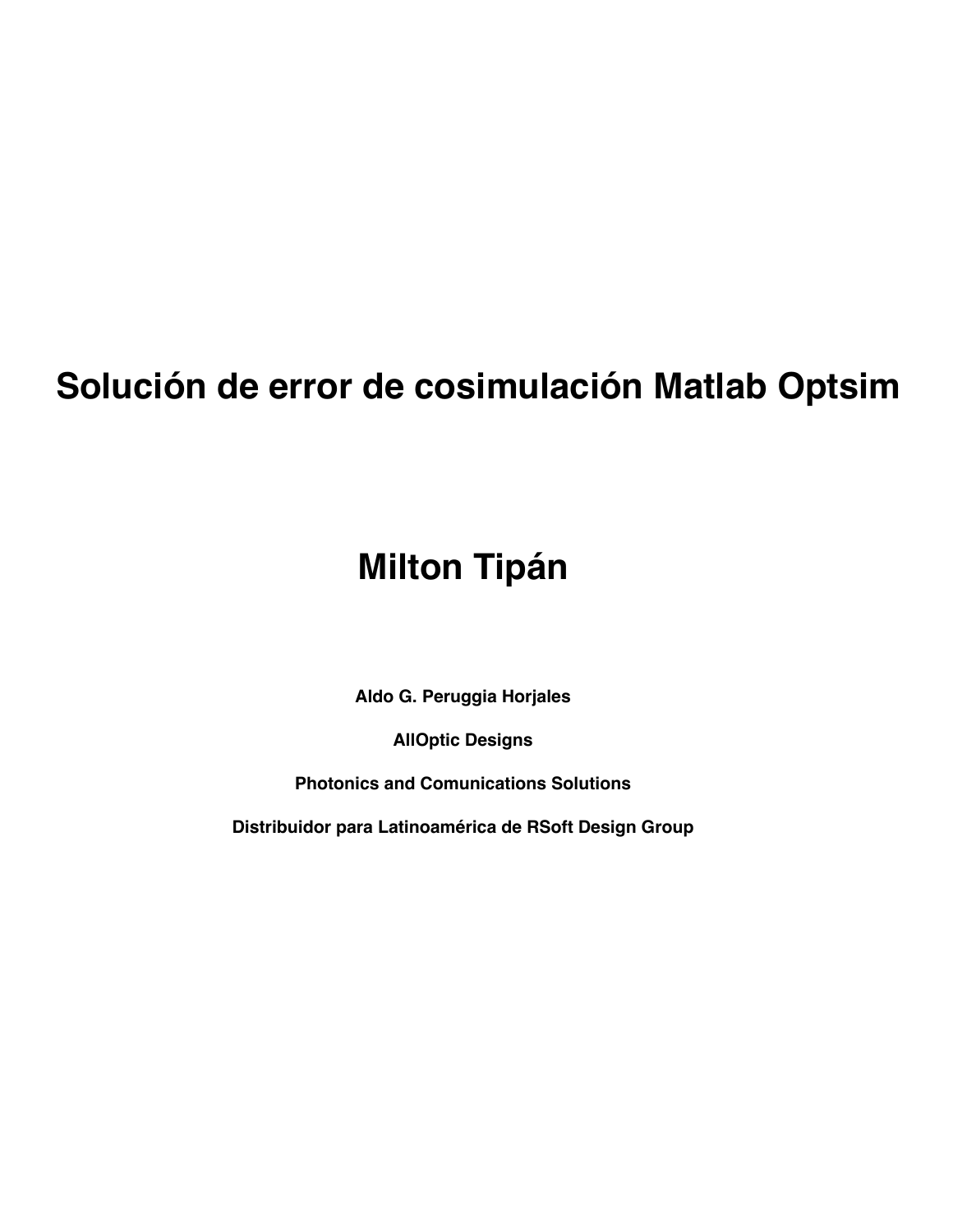This error suggests two possibilities: either the environment variable for Matlab is not created properly or the COM server registration is not done the way Mathworks wants. No worries. I am including detailed instructions for step-by-step troubleshooting and the error should go away after that.

By the way, OptSim works fine on 64-bit operating systems but for co-simulation with external programs like Matlab, you need 32-bit Matlab. If you have 64-bit Matlab, MathWorks would allow you to install a 32-bit version. If you already have a 32-bit Matlab and still get this error, please follow these steps.

From OptSim's GUI, do **Options--->Preferences** and make sure your version of matlab (say, **R2010a**) is selected as below for the "**MATLAB Setup**.":

| $\mathbf{x}$<br>Options                                                                                                                                         |                                  |
|-----------------------------------------------------------------------------------------------------------------------------------------------------------------|----------------------------------|
| □ B- Options<br>General<br>$S$ chematics<br>S View Styles<br>$S$ Layout<br>S Directories<br>-S MATLAB Setup<br>Sample-Mode<br>RunTime<br>Block-Mode<br>Run-Time | Options-> General-> MATLAB Setup |
|                                                                                                                                                                 | MATLAB Options                   |
|                                                                                                                                                                 | R2010a -<br>MATLAB version:      |
|                                                                                                                                                                 |                                  |
|                                                                                                                                                                 |                                  |
|                                                                                                                                                                 |                                  |
|                                                                                                                                                                 |                                  |
|                                                                                                                                                                 | Cancel<br>Help<br>OK<br>Apply    |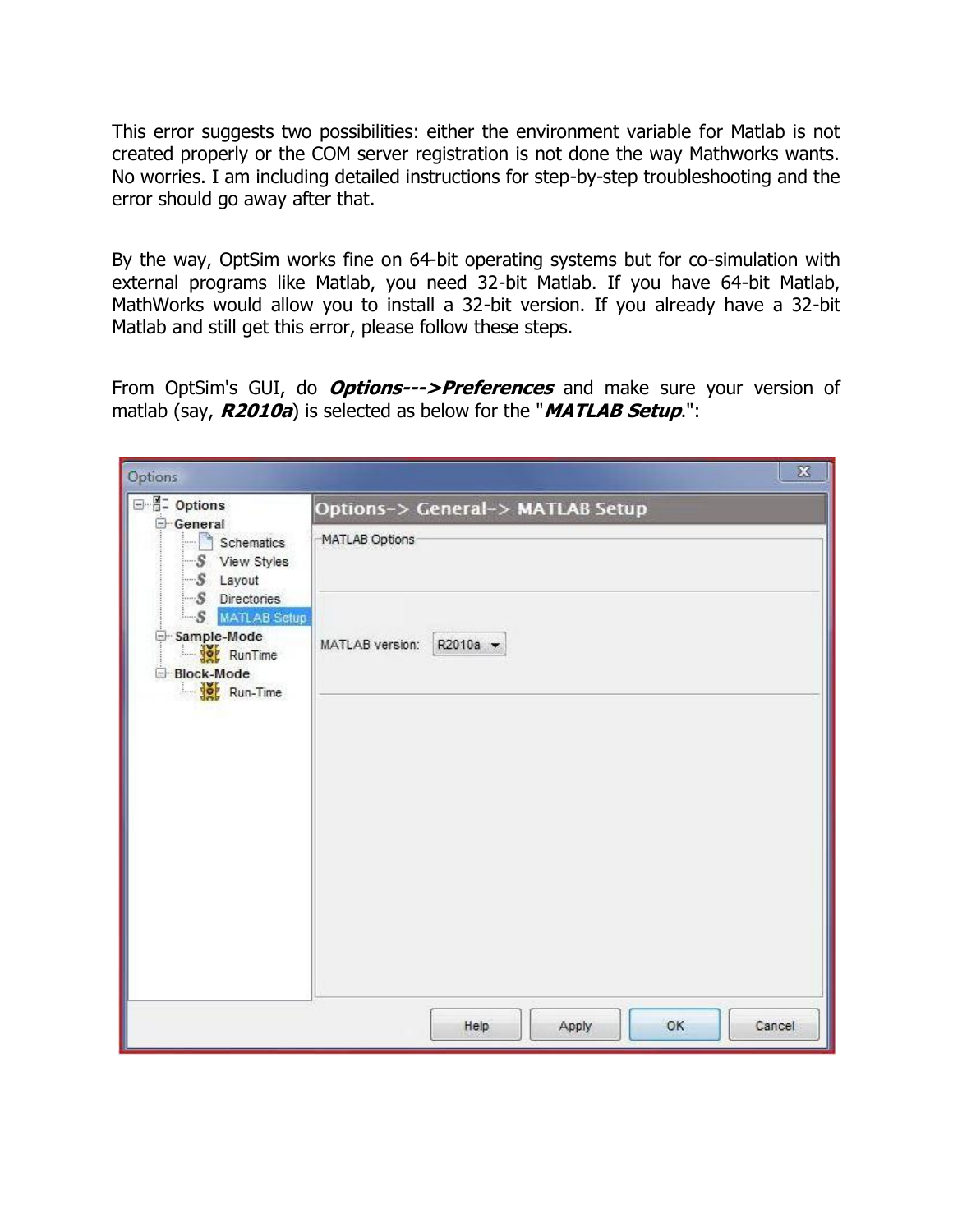If you still get the same error even after doing the above, please continue reading this e-mail further (otherwise, ignore the rest of the e-mail).

I request you do Step 1 below first. Run the existing matlab example in OptSim and if it still doesn't work, please go to Step 2.

#### **STEP 1:**

The likely cause of "matlab not installed" error despite it having installed in reality could be that Matlab was not registered as COM server.

Excerpt from:

[http://www.mathworks.com/access/helpdesk/help/techdoc/matlab\\_external/f39903.html](redir.aspx?C=iTh3mMY7H0m2ilk7gjwjU7Vf8_DMXdAI7ccRoRcLnC5mmGEva0Rz5LUUhhI_1T-FB615VwHo6zY.&URL=http%3a%2f%2fwww.mathworks.com%2faccess%2fhelpdesk%2fhelp%2ftechdoc%2fmatlab_external%2ff39903.html)

## **Register MATLAB Software as a COM Server**

To run this program on a Windows operating system, you need to have MATLAB registered as a COM server on your system.

To manually register MATLAB as a server, please enter following commands in a DOS command window:

**cd matlabroot\bin\win32 matlab /regserver**

or:

**cd matlabroot\bin\win64 matlab /regserver**

Close the MATLAB window that appears.

Run existing matlab example (CCM\_EAM.moml) and if still doesn't work, go to step 2.

## **STEP 2:**

Add these two in your **PATH** (administrator password will be required):

**1.** Go to the **Control Panel-----> System-------> Advanced system settings----- ----> Environment Variables** and verify that there is an environment variable with